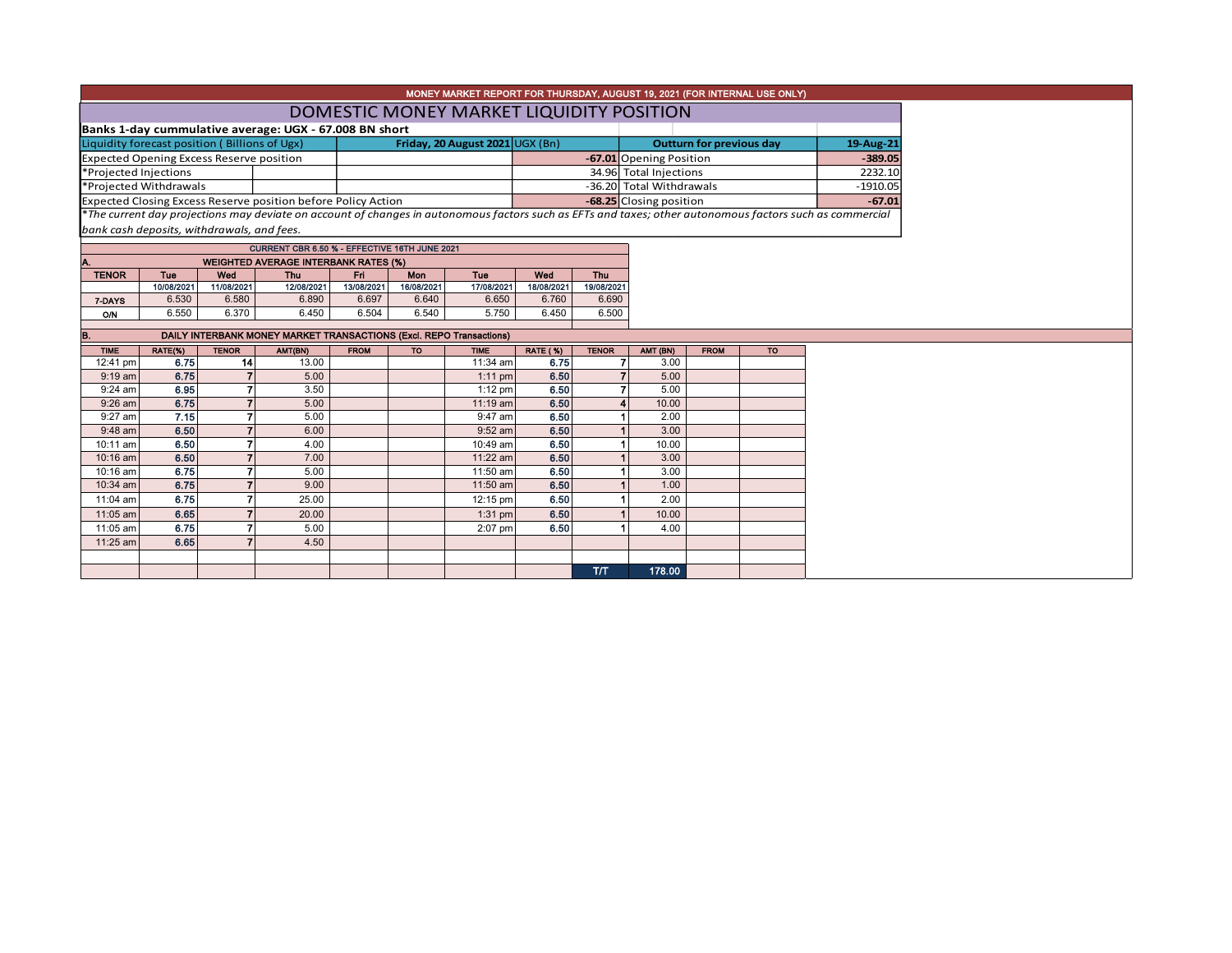| $\overline{c}$ .<br><b>CBR AND THE 7- DAY WAR INTERBANK RATES</b>                    |                                                                                  |                                                                                                                                                                                                                                                                                                                                                                                                                                                                         |                                                                                                                                                                      |                          |                            |                                                                   |                            |                |              |                           |  |  |  |  |
|--------------------------------------------------------------------------------------|----------------------------------------------------------------------------------|-------------------------------------------------------------------------------------------------------------------------------------------------------------------------------------------------------------------------------------------------------------------------------------------------------------------------------------------------------------------------------------------------------------------------------------------------------------------------|----------------------------------------------------------------------------------------------------------------------------------------------------------------------|--------------------------|----------------------------|-------------------------------------------------------------------|----------------------------|----------------|--------------|---------------------------|--|--|--|--|
|                                                                                      |                                                                                  |                                                                                                                                                                                                                                                                                                                                                                                                                                                                         |                                                                                                                                                                      |                          |                            |                                                                   |                            |                |              |                           |  |  |  |  |
| 9.500                                                                                |                                                                                  |                                                                                                                                                                                                                                                                                                                                                                                                                                                                         |                                                                                                                                                                      |                          |                            |                                                                   |                            |                |              |                           |  |  |  |  |
| 9.000                                                                                |                                                                                  |                                                                                                                                                                                                                                                                                                                                                                                                                                                                         |                                                                                                                                                                      |                          |                            |                                                                   |                            |                |              |                           |  |  |  |  |
| 8.500<br>8.000                                                                       |                                                                                  |                                                                                                                                                                                                                                                                                                                                                                                                                                                                         |                                                                                                                                                                      |                          |                            |                                                                   |                            |                |              |                           |  |  |  |  |
| 7.500                                                                                |                                                                                  |                                                                                                                                                                                                                                                                                                                                                                                                                                                                         |                                                                                                                                                                      |                          |                            |                                                                   |                            |                |              |                           |  |  |  |  |
| 7.000                                                                                |                                                                                  |                                                                                                                                                                                                                                                                                                                                                                                                                                                                         |                                                                                                                                                                      |                          |                            |                                                                   |                            |                |              |                           |  |  |  |  |
| 6.500                                                                                |                                                                                  |                                                                                                                                                                                                                                                                                                                                                                                                                                                                         |                                                                                                                                                                      |                          |                            |                                                                   |                            |                |              |                           |  |  |  |  |
| 6.000                                                                                |                                                                                  | $\frac{1}{\sqrt{1+\left(\frac{1}{2}\right)^{2}+\left(\frac{1}{2}\right)^{2}+\left(\frac{1}{2}\right)^{2}+\left(\frac{1}{2}\right)^{2}+\left(\frac{1}{2}\right)^{2}+\left(\frac{1}{2}\right)^{2}+\left(\frac{1}{2}\right)^{2}+\left(\frac{1}{2}\right)^{2}+\left(\frac{1}{2}\right)^{2}+\left(\frac{1}{2}\right)^{2}+\left(\frac{1}{2}\right)^{2}+\left(\frac{1}{2}\right)^{2}+\left(\frac{1}{2}\right)^{2}+\left(\frac{1}{2}\right)^{2}+\left(\frac{1}{2}\right)^{2}+\$ |                                                                                                                                                                      |                          |                            |                                                                   |                            |                |              |                           |  |  |  |  |
| 5.500                                                                                |                                                                                  |                                                                                                                                                                                                                                                                                                                                                                                                                                                                         |                                                                                                                                                                      |                          |                            |                                                                   |                            |                |              |                           |  |  |  |  |
| 5.000                                                                                |                                                                                  |                                                                                                                                                                                                                                                                                                                                                                                                                                                                         |                                                                                                                                                                      |                          |                            |                                                                   |                            |                |              |                           |  |  |  |  |
| 4.500                                                                                |                                                                                  |                                                                                                                                                                                                                                                                                                                                                                                                                                                                         |                                                                                                                                                                      |                          |                            |                                                                   |                            |                |              |                           |  |  |  |  |
| 4.000                                                                                |                                                                                  |                                                                                                                                                                                                                                                                                                                                                                                                                                                                         |                                                                                                                                                                      |                          |                            |                                                                   |                            |                |              |                           |  |  |  |  |
|                                                                                      |                                                                                  |                                                                                                                                                                                                                                                                                                                                                                                                                                                                         | 02/08/2021 03/08/2021 04/08/2021 05/08/2021 06/08/2021 09/08/2021 10/08/2021 11/08/2021 12/08/2021 13/08/2021 16/08/2021 17/08/2021 18/08/2021 18/08/2021 19/08/2021 |                          |                            |                                                                   |                            |                |              |                           |  |  |  |  |
|                                                                                      |                                                                                  |                                                                                                                                                                                                                                                                                                                                                                                                                                                                         |                                                                                                                                                                      |                          |                            |                                                                   |                            |                |              |                           |  |  |  |  |
|                                                                                      |                                                                                  |                                                                                                                                                                                                                                                                                                                                                                                                                                                                         |                                                                                                                                                                      |                          |                            | • Overnight WAR -7-day WAR - CBR rate - Upper bound - Lower bound |                            |                |              |                           |  |  |  |  |
| MONETARY POLICY OPERATIONS MATURITIES PROFILE: (26-AUG- 2021 TO 23-SEPT- 2021)<br>D. |                                                                                  |                                                                                                                                                                                                                                                                                                                                                                                                                                                                         |                                                                                                                                                                      |                          |                            |                                                                   |                            |                |              |                           |  |  |  |  |
| <b>DATE</b>                                                                          | <b>THUR</b>                                                                      | <b>THUR</b>                                                                                                                                                                                                                                                                                                                                                                                                                                                             | <b>THUR</b>                                                                                                                                                          | <b>THUR</b>              | <b>THUR</b>                | <b>TOTAL</b>                                                      |                            |                |              |                           |  |  |  |  |
|                                                                                      | 26-Aug-21                                                                        | 02-Sep-21                                                                                                                                                                                                                                                                                                                                                                                                                                                               | 09-Sep-21                                                                                                                                                            | 16-Sep-21                | 23-Sep-21                  |                                                                   |                            |                |              |                           |  |  |  |  |
| <b>REPO</b>                                                                          | 1,643.05                                                                         | $\sim$                                                                                                                                                                                                                                                                                                                                                                                                                                                                  | $\sim$                                                                                                                                                               | $\sim$                   | $\sim$                     | 1,643.05                                                          |                            |                |              |                           |  |  |  |  |
| <b>REV REPO</b>                                                                      | $\sim$                                                                           | $\sim$                                                                                                                                                                                                                                                                                                                                                                                                                                                                  | $\sim$                                                                                                                                                               | $\overline{\phantom{a}}$ | $\sim$                     |                                                                   |                            |                |              |                           |  |  |  |  |
| <b>DEPO AUCT</b>                                                                     | 132.40                                                                           | $\sim$                                                                                                                                                                                                                                                                                                                                                                                                                                                                  | 135.30                                                                                                                                                               | $\sim$                   | 90.10                      | 357.80                                                            |                            |                |              |                           |  |  |  |  |
| <b>TOTALS</b>                                                                        | 1,775.45                                                                         | $\sim$                                                                                                                                                                                                                                                                                                                                                                                                                                                                  | 135.30                                                                                                                                                               | a.                       | 90.10                      | 2,000.85                                                          |                            |                |              |                           |  |  |  |  |
|                                                                                      |                                                                                  |                                                                                                                                                                                                                                                                                                                                                                                                                                                                         | Total O/S Deposit Auction balances held by BOU up to 07 October Q912021: UGX 586 BN                                                                                  |                          |                            |                                                                   |                            |                |              |                           |  |  |  |  |
|                                                                                      | (EI) STOCK OF TREASURY SECURITIES                                                |                                                                                                                                                                                                                                                                                                                                                                                                                                                                         | Total O/S Repo, Reverse Repo & Deposit Auction balances held by BOU: UGX 2,229 BN                                                                                    |                          | Eii)                       | <b>MONETARY POLICY MARKET OPERATIONS</b>                          |                            |                |              |                           |  |  |  |  |
|                                                                                      |                                                                                  |                                                                                                                                                                                                                                                                                                                                                                                                                                                                         |                                                                                                                                                                      |                          |                            | (VERTICAL REPOS, REV-REPOS & DEPOSIT AUCTIONS)                    |                            |                |              |                           |  |  |  |  |
|                                                                                      | LAST TBIILS ISSUE DATE: 19-AUGUST-2021<br>On-the-run O/S T-BILL STOCKs (Bns-UGX) |                                                                                                                                                                                                                                                                                                                                                                                                                                                                         | 6,489.24                                                                                                                                                             | 20/08/2021               | OMO                        | <b>ISSUE DATE</b>                                                 | <b>AMOUNT</b>              | <b>WAR</b>     | <b>RANGE</b> | <b>TENOR</b>              |  |  |  |  |
|                                                                                      |                                                                                  |                                                                                                                                                                                                                                                                                                                                                                                                                                                                         | 20,526.79                                                                                                                                                            | 20/08/2021 REPO          |                            | $07 -$ Jul                                                        | 354.00                     | 6.500          |              |                           |  |  |  |  |
| On-the-run O/S T-BONDSTOCKs(Bns-UGX)<br>TOTAL TBILL & TBOND STOCK- UGX               |                                                                                  |                                                                                                                                                                                                                                                                                                                                                                                                                                                                         |                                                                                                                                                                      |                          |                            |                                                                   |                            |                |              |                           |  |  |  |  |
|                                                                                      |                                                                                  |                                                                                                                                                                                                                                                                                                                                                                                                                                                                         |                                                                                                                                                                      |                          |                            |                                                                   |                            |                |              | $\overline{7}$            |  |  |  |  |
|                                                                                      |                                                                                  |                                                                                                                                                                                                                                                                                                                                                                                                                                                                         | 27,016.03                                                                                                                                                            |                          | <b>REPO</b><br><b>DAUT</b> | $15 -$ Jul                                                        | 08-Jul - 1,546.50<br>35.11 | 6.500<br>6.946 |              | 28                        |  |  |  |  |
| O/S=Outstanding<br><b>MATURITY</b>                                                   | <b>TOTAL STOCK YTM (%)</b>                                                       |                                                                                                                                                                                                                                                                                                                                                                                                                                                                         | <b>CHANGE IN</b>                                                                                                                                                     |                          | <b>DAUT</b>                | $15 -$ Jul                                                        | 49.47                      | 6.950          |              | 56                        |  |  |  |  |
|                                                                                      | (BN UGX)                                                                         | AT CUT OFF*                                                                                                                                                                                                                                                                                                                                                                                                                                                             | <b>YTM</b> (+/-)                                                                                                                                                     |                          | <b>DAUT</b>                | $15 -$ Jul                                                        | 36.50                      | 7.200          |              | 84                        |  |  |  |  |
| 91                                                                                   | 94.20                                                                            | 6.825                                                                                                                                                                                                                                                                                                                                                                                                                                                                   | $-0.473$                                                                                                                                                             |                          | <b>REPO</b>                | $15 -$ Jul                                                        | 1,253.50                   | 6.500          |              | $\overline{7}$            |  |  |  |  |
| 182                                                                                  | 435.51                                                                           | 8.751                                                                                                                                                                                                                                                                                                                                                                                                                                                                   | $-0.118$                                                                                                                                                             |                          | <b>REPO</b>                | $16$ -Jul                                                         | 302.00                     | 6.500          |              | $\,6$                     |  |  |  |  |
| 364                                                                                  | 5,959.53                                                                         | 9.700                                                                                                                                                                                                                                                                                                                                                                                                                                                                   | $-0.452$                                                                                                                                                             |                          | <b>REVREPO</b>             | $21 -$ Jul                                                        | 314.06                     | 6.500          |              | $\overline{1}$            |  |  |  |  |
| 2YR                                                                                  | $\sim$                                                                           | 11.500                                                                                                                                                                                                                                                                                                                                                                                                                                                                  | $-1.500$                                                                                                                                                             |                          | <b>REPO</b>                | 22-Jul                                                            | 1,418.00                   | 6.500          |              | $\overline{7}$            |  |  |  |  |
| 3YR                                                                                  | ÷                                                                                | 11.390                                                                                                                                                                                                                                                                                                                                                                                                                                                                  | $-1.410$                                                                                                                                                             |                          | <b>REPO</b>                | 28-Jul                                                            | 228.04                     | 6.500          |              | $\mathbf{1}$              |  |  |  |  |
| 5YR                                                                                  | 1,589.27                                                                         | 13.409                                                                                                                                                                                                                                                                                                                                                                                                                                                                  | $-1.691$                                                                                                                                                             |                          | <b>DAUT</b>                | 29-Jul                                                            | 39.79                      | 6.946          |              | 28                        |  |  |  |  |
| <b>10YR</b>                                                                          | 9,703.84                                                                         | 13.739                                                                                                                                                                                                                                                                                                                                                                                                                                                                  | $-2.231$                                                                                                                                                             |                          | <b>DAUT</b>                | 29-Jul                                                            | 49.47                      | 6.950          |              | 56                        |  |  |  |  |
| 15YR                                                                                 | 7,946.63                                                                         | 14.090                                                                                                                                                                                                                                                                                                                                                                                                                                                                  | $-0.310$                                                                                                                                                             |                          | <b>DAUT</b>                | 29-Jul                                                            | 49.17                      | 7.299          |              | 84                        |  |  |  |  |
| <b>20YR</b>                                                                          | 1,287.05                                                                         | 15.950                                                                                                                                                                                                                                                                                                                                                                                                                                                                  | $-1.040$                                                                                                                                                             |                          | <b>REPO</b>                | 29-Jul                                                            | 1,403.00                   | 6.500          |              | $\overline{7}$            |  |  |  |  |
|                                                                                      |                                                                                  |                                                                                                                                                                                                                                                                                                                                                                                                                                                                         | Cut OFF is the lowest price/ highest yield that satisfies the auction awarded amount.                                                                                |                          | <b>REPO</b>                | 02-Aug                                                            | 418.00                     | 6.500          |              | $\sqrt{3}$                |  |  |  |  |
|                                                                                      |                                                                                  |                                                                                                                                                                                                                                                                                                                                                                                                                                                                         |                                                                                                                                                                      |                          | <b>REPO</b>                | 04-Aug                                                            | 225.50                     | 6.500          |              | $\mathbf{1}$              |  |  |  |  |
|                                                                                      |                                                                                  |                                                                                                                                                                                                                                                                                                                                                                                                                                                                         |                                                                                                                                                                      |                          | <b>REPO</b>                | 05-Aug                                                            | 1,501.00                   | 6.500          |              | $\overline{7}$            |  |  |  |  |
|                                                                                      |                                                                                  |                                                                                                                                                                                                                                                                                                                                                                                                                                                                         |                                                                                                                                                                      |                          | <b>REPO</b>                | 09-Aug                                                            | 143.00                     | 6.500          |              | $\mathbf{3}$              |  |  |  |  |
|                                                                                      |                                                                                  |                                                                                                                                                                                                                                                                                                                                                                                                                                                                         |                                                                                                                                                                      |                          | <b>DAUT</b>                | 12-Aug                                                            | 59.02                      | 7.384          |              | 84                        |  |  |  |  |
|                                                                                      |                                                                                  |                                                                                                                                                                                                                                                                                                                                                                                                                                                                         |                                                                                                                                                                      |                          | <b>DAUT</b><br><b>DAUT</b> | 12-Aug<br>12-Aug                                                  | 79.74<br>84.85             | 7.003<br>6.906 |              | 56<br>28                  |  |  |  |  |
|                                                                                      |                                                                                  |                                                                                                                                                                                                                                                                                                                                                                                                                                                                         |                                                                                                                                                                      |                          | <b>REPO</b>                | 12-Aug                                                            | 1,474.00                   | 6.500          |              | $\overline{7}$            |  |  |  |  |
|                                                                                      |                                                                                  |                                                                                                                                                                                                                                                                                                                                                                                                                                                                         |                                                                                                                                                                      |                          | <b>REPO</b>                | 16-Aug                                                            | 482.50                     | 6.500          |              | $\ensuremath{\mathsf{3}}$ |  |  |  |  |
|                                                                                      |                                                                                  |                                                                                                                                                                                                                                                                                                                                                                                                                                                                         |                                                                                                                                                                      |                          | <b>REPO</b>                | 18-Aug                                                            | 142.50                     | 6.500          |              | $\mathbf{1}$              |  |  |  |  |
|                                                                                      |                                                                                  |                                                                                                                                                                                                                                                                                                                                                                                                                                                                         |                                                                                                                                                                      |                          | <b>REPO</b>                | 19-Aug                                                            | 1,641.00                   | 6.500          |              | $\overline{7}$            |  |  |  |  |